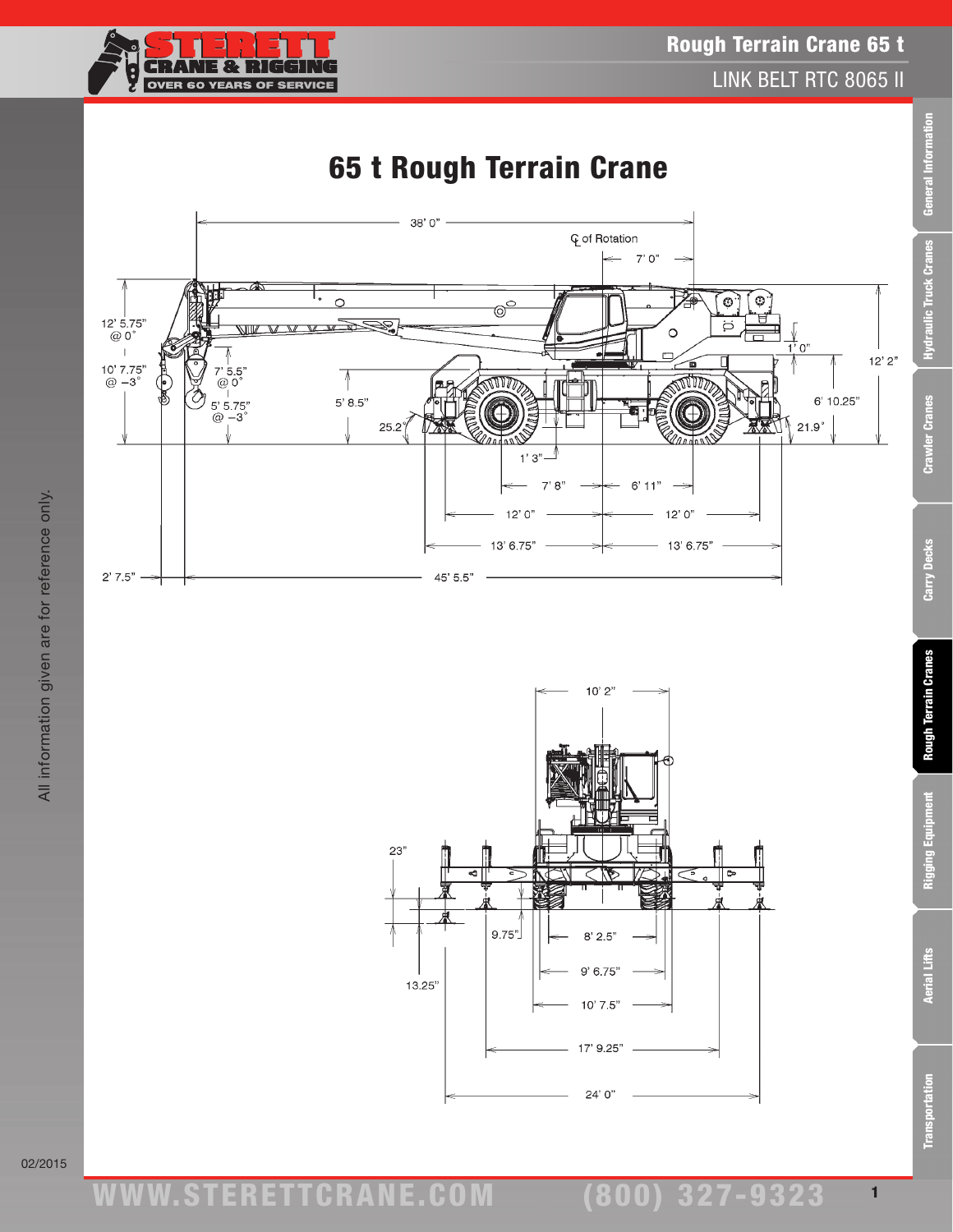### 65 t Rough Terrain Crane

### LINK BELT RTC 8065 II



(800) 327-9323 www.STERETTCRAnE.Com



2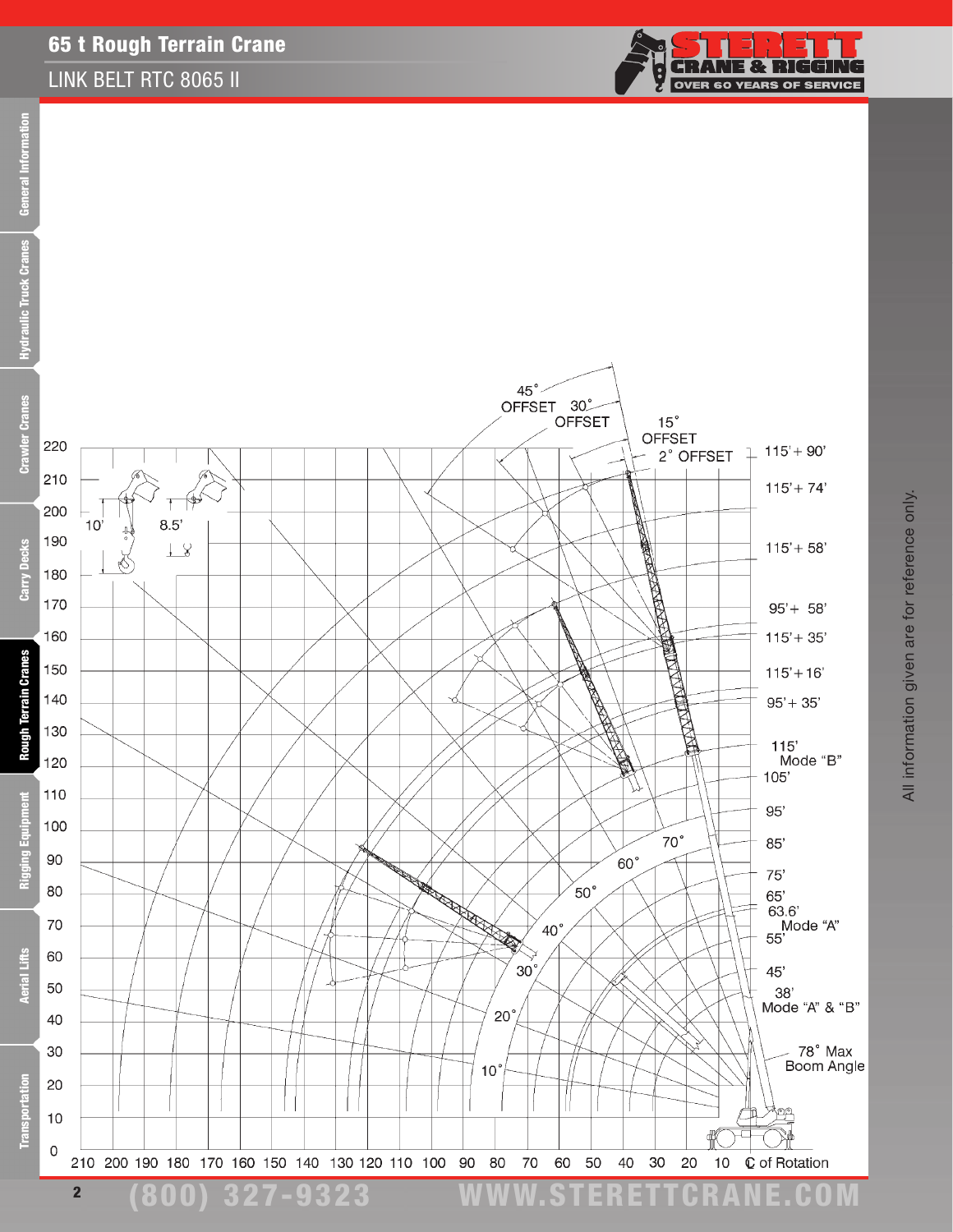| - 1<br>182 L                    |
|---------------------------------|
| <b>OVER 60 YEARS OF SERVICE</b> |
|                                 |

LINK BELT RTC 8065 II

|                  | 38-115 ft           |              | 12,000 lbs |            | 24'x24'      |              | $360^\circ$ |              | 85<br>85%      |                  | <b>General Information</b>    |
|------------------|---------------------|--------------|------------|------------|--------------|--------------|-------------|--------------|----------------|------------------|-------------------------------|
| ft               | 38                  | 45           | 55         | 63.6/65    | 75           | 85           | 95          | 105          | 115            | ft               |                               |
| $\boldsymbol{9}$ | 130                 |              |            |            |              |              |             |              |                | $\boldsymbol{9}$ | <b>Hydraulic Truck Cranes</b> |
| 10               | 120                 | 108.2        | 106.1      |            |              |              |             |              |                | 10               |                               |
| 12               | 108.9               | 104.6        | 98.1       | $71.9*$    |              |              |             |              |                | 12               |                               |
| 15               | 91.6                | 91.2         | 86.2       | $71.9*$    | 54           |              |             |              |                | 15               |                               |
| 20               | 67.1                | 66.8         | 66.4       | 66.1*      | 54           | 55.9         | 46.4        |              |                | 20               |                               |
| 25<br>30         | 52                  | 52.6<br>42.5 | 53<br>43   | 53<br>43.4 | 53.7<br>43.6 | 49.9<br>43.8 | 41.8        | 36.2         | 28.1<br>28.1   | 25               |                               |
| 35               | 41.8                | 33.3         | 33.9       | 34.2       | 34.4         | 34.6         | 37.8<br>34  | 34.2<br>30.7 | 28.1           | 30<br>35         |                               |
| 40               |                     |              | 26.4       | 26.7       | 26.9         | 27.1         | 27.2        | 27.3         | 25.7           | 40               | <b>Crawler Cranes</b>         |
| 45               |                     |              | 21.2       | 21.6       | 21.8         | 22           | 22.1        | 22.1         | 22.2           | 45               |                               |
| 50               |                     |              |            | 17.7       | 18           | 18.1         | 18.2        | 18.3         | 18.3           | 50               |                               |
| 55               |                     |              |            | 14.8       | 15           | 15.1         | 15.2        | 15.3         | 15.4           | 55               |                               |
| 60               |                     |              |            |            | 12.7         | 12.8         | 12.9        | 13           | 13             | 60               |                               |
| 65               |                     |              |            |            | 10.8         | 11           | 11.1        | 11.2         | 11.2           | 65               |                               |
| 70               |                     |              |            |            |              | 9.4          | 9.5         | 9.6          | 9.7            | 70               |                               |
| 75               |                     |              |            |            |              | 8.1          | 8.2         | 8.3          | 8.3            | 75               | <b>Carry Decks</b>            |
| 80               |                     |              |            |            |              |              | 7.1         | 7.1          | 7.2            | 80               |                               |
| 85               |                     |              |            |            |              |              | 6.1         | 6.2          | 6.2            | 85               |                               |
| 90               |                     |              |            |            |              |              |             | 5.3          | 5.4            | 90               |                               |
| 95               |                     |              |            |            |              |              |             | 4.6          | 4.6            | 95               |                               |
| 100              |                     |              |            |            |              |              |             |              | $\overline{4}$ | 100              |                               |
| 105              | * 63.6 A - max Mode |              |            |            |              |              |             |              | 3.4            | 105              |                               |
|                  |                     |              |            |            |              |              |             |              |                |                  | <b>Rough Terrain Cranes</b>   |
|                  |                     |              |            |            |              |              |             |              |                |                  | <b>Rigging Equipment</b>      |
|                  |                     |              |            |            |              |              |             |              |                |                  | <b>Aerial Lifts</b>           |
|                  |                     |              |            |            |              |              |             |              |                |                  | <b>Transportation</b>         |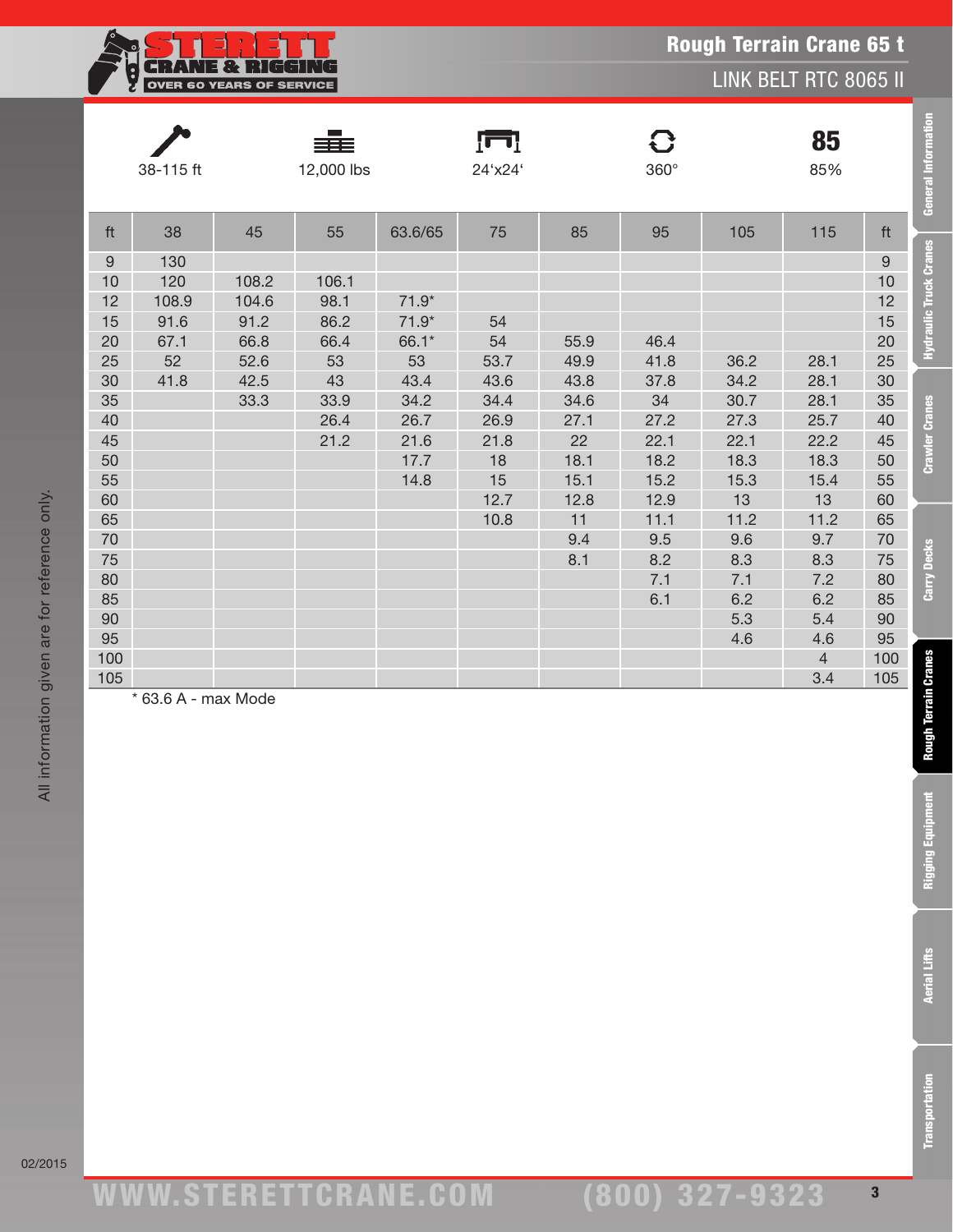## LINK BELT RTC 8065 II



All information given are for reference only.

All information given are for reference only.

|    | 38-85 ft | ≡≡≡<br>12,000 lbs |      | <u> 1771 </u><br>on tires | over front | 75<br>75% |    |
|----|----------|-------------------|------|---------------------------|------------|-----------|----|
| ft | 38       | 45                | 55   | 65                        | 75         | 85        | ft |
| 10 | 64       |                   |      |                           |            |           | 10 |
| 12 | 56.8     | 56.4              |      |                           |            |           | 12 |
| 15 | 48.5     | 48.9              | 39.5 |                           |            |           | 15 |
| 20 | 38.4     | 39.1              | 39.5 | 30.4                      |            |           | 20 |
| 25 | 29       | 29.7              | 30.1 | 30.4                      | 22.4       |           | 25 |
| 30 | 20.6     | 21.4              | 21.9 | 22.2                      | 22.4       | 17.2      | 30 |
| 35 |          | 16                | 16.6 | 16.9                      | 17.1       | 17.2      | 35 |
| 40 |          |                   | 12.9 | 13.3                      | 13.4       | 13.6      | 40 |
| 45 |          |                   | 10.2 | 10.6                      | 10.8       | 11        | 45 |
| 50 |          |                   |      | 8.5                       | 8.8        | 8.9       | 50 |
| 55 |          |                   |      | 6.8                       | 7.1        | 7.3       | 55 |
| 60 |          |                   |      |                           | 5.7        | 5.9       | 60 |
| 65 |          |                   |      |                           | 4.6        | 4.8       | 65 |
| 70 |          |                   |      |                           |            | 3.9       | 70 |
| 75 |          |                   |      |                           |            | 3.1       | 75 |

lie Truck

Hydrau

4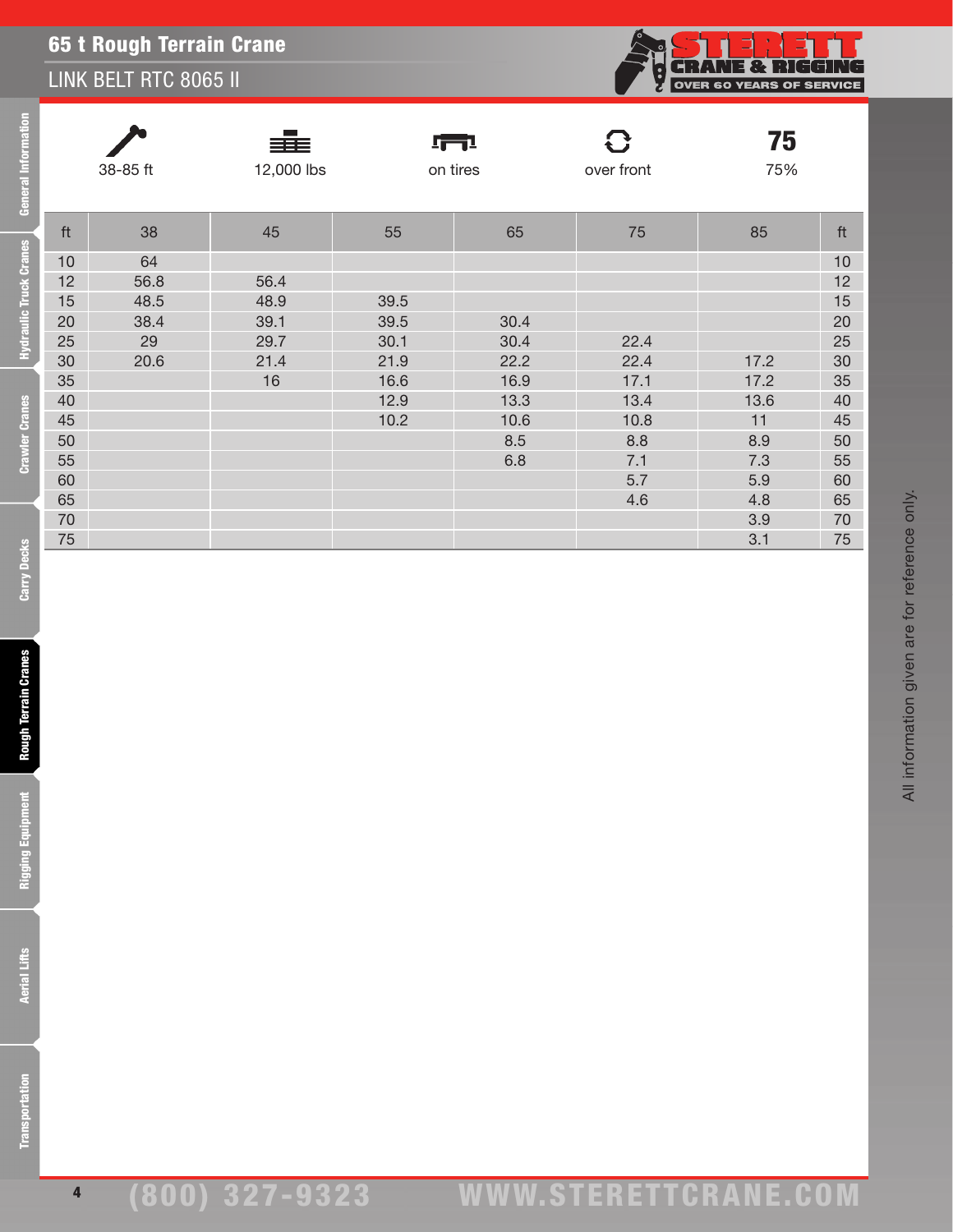

LINK BELT RTC 8065 II

| <b>General Information</b>    |     | 85<br>85%    | 8<br>$360^\circ$ |                | Ţп<br>24'x24'    | ≡≣≡<br>12,000 lbs |                | 35/58 ft         | $115$ ft       |     |
|-------------------------------|-----|--------------|------------------|----------------|------------------|-------------------|----------------|------------------|----------------|-----|
|                               | ft  | $45^{\circ}$ | 58<br>$30^\circ$ | $15^\circ$     | $2^{\circ}$      | $45^{\circ}$      | $30^\circ$     | 35<br>$15^\circ$ | $2^{\circ}$    | ft  |
| <b>Hydraulic Truck Cranes</b> | 35  |              |                  |                |                  |                   |                |                  | 13.1           | 35  |
|                               | 40  |              |                  |                |                  |                   |                |                  | 13.1           | 40  |
|                               | 45  |              |                  |                | 8.8              |                   |                | 11.8             | 13.1           | 45  |
|                               | 50  |              |                  |                | 8.7              |                   |                | 11.5             | 12.9           | 50  |
|                               | 55  |              |                  |                | 8.4              |                   | 9.9            | 11.2             | 12.6           | 55  |
|                               | 60  |              |                  | 7.1            | 8.2              | 8.9               | 9.7            | 11               | 12.3           | 60  |
|                               | 65  |              |                  | 6.9            | $\boldsymbol{8}$ | 8.8               | 9.5            | 10.7             | 12             | 65  |
|                               | 70  |              |                  | 6.7            | 7.7              | 8.7               | 9.4            | 10.4             | 10.6           | 70  |
| <b>Crawler Cranes</b>         | 75  |              | 5.6              | 6.5            | 7.5              | 8.6               | 9.2            | 9.8              | 9.2            | 75  |
|                               | 80  |              | 5.5              | 6.3            | 7.2              | 8.6               | 9.1            | 8.6              | $\,8\,$        | 80  |
|                               | 85  | 4.9          | 5.3              | 6.1            | $\overline{7}$   | 8.4               | $\,8\,$        | 7.5              | $\overline{7}$ | 85  |
|                               | 90  | 4.8          | 5.2              | 5.9            | 6.7              | 7.3               | $\overline{7}$ | 6.6              | 6.2            | 90  |
|                               | 95  | 4.7          | 5.1              | 5.7            | 5.9              | 6.4               | 6.2            | 5.8              | 5.4            | 95  |
|                               | 100 | 4.7          | 5                | 5.6            | 5.2              | 5.6               | 5.4            | 5.1              | 4.7            | 100 |
|                               | 105 | 4.7          | 4.9              | 5.2            | 4.6              | 4.9               | 4.7            | 4.4              | 4.1            | 105 |
|                               | 110 | 4.6          | 4.9              | 4.6            | 4.1              | 4.2               | 4.1            | 3.9              | 3.6            | 110 |
| Carry Decks                   | 115 | 4.6          | 4.5              | $\overline{4}$ | 3.6              | 3.6               | 3.5            | 3.3              | 3.1            | 115 |
|                               | 120 | 4.2          | 3.9              | 3.5            | 3.1              |                   | $\mathfrak{S}$ | 2.9              | 2.6            | 120 |
|                               | 125 | 3.7          | 3.4              | 3.1            | 2.7              |                   | 2.5            | 2.4              | 2.2            | 125 |
|                               | 130 | 3.2          | 3                | 2.7            | 2.3              |                   | 2.1            | $\overline{2}$   | 1.9            | 130 |
|                               | 135 | 2.7          | 2.5              | 2.3            | $\overline{2}$   |                   |                | 1.6              | 1.5            | 135 |
|                               | 140 | 2.2          | 2.2              | 1.9            | 1.6              |                   |                | 1.3              | 1.2            | 140 |
|                               | 145 |              | 1.8              | 1.6            | 1.4              |                   |                |                  |                | 145 |
|                               | 150 |              | 1.4              | 1.3            | 1.1              |                   |                |                  |                | 150 |
| Rough Terrain Cranes          | 155 |              | 1.1              | $\mathbf{1}$   | 0.8              |                   |                |                  |                | 155 |
|                               |     |              |                  |                |                  |                   |                |                  |                |     |